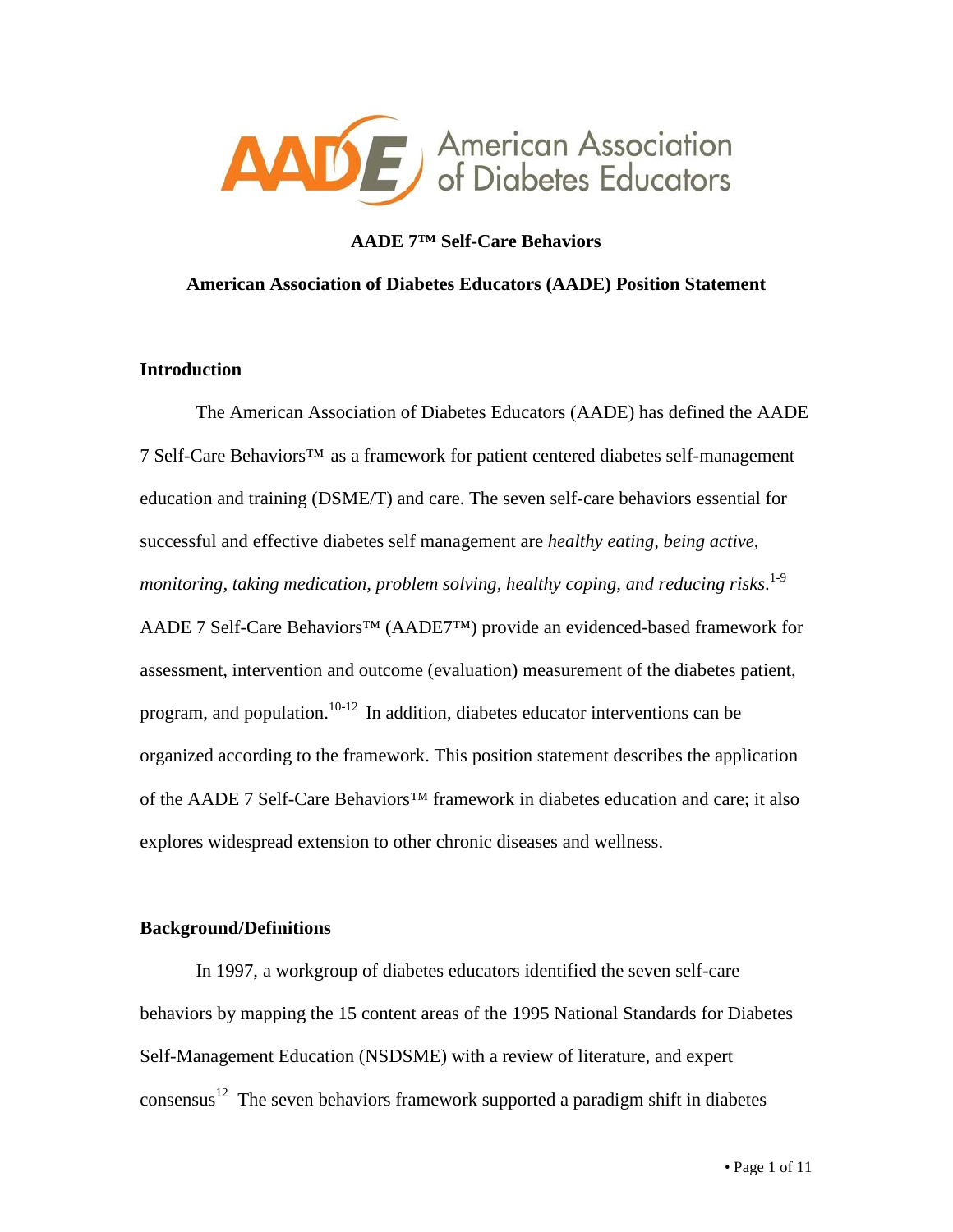education from a content-driven practice to an outcomes-driven practice. toward a focus on patient centered goals for facilitating behavior change that affects clinical and health related outcomes.<sup>13,14</sup>

AADE's 2011 Position Statement, "Recommendations for Outcomes Measurement of Diabetes Self-Management Education and Training," articulates standards for outcomes measurement of  $DSME/T$ .<sup>11</sup> The outcomes position statement directs educators to measure behavior change, as well as clinical and health status outcomes at regular intervals both pre and post intervention. DSME/T outcomes measurement of seven self-care behaviors is essential to determine the effectiveness of diabetes education at the individual and population levels.<sup>10,11,15</sup>

### *The importance of the AADE7 ™ to DSME/T Nomenclataure*

The AADE 7 Self-Care Behaviors™ is widely accepted as standardized nomenclature that is incorporated into the definition of diabetes education.<sup>16,17</sup> The action oriented terms reflect patient centered self-management and provide a common language for communication, which cannot be overemphasized.<sup>18-22</sup> Diabetes educators are asked to account for the services and products that are delivered, as well as the effectiveness of outcomes. Although diabetes treatment programs are individualized, the AADE7™ provide a common framework to represent health and diabetes selfmanagement related concepts that are frequently used.<sup>17</sup> AADE7 Self-Care Behaviors<sup>™</sup> are terms and concepts that represent the process of diabetes self-management education, and are also used to describe outcomes. The use of a standardized terminology facilitates: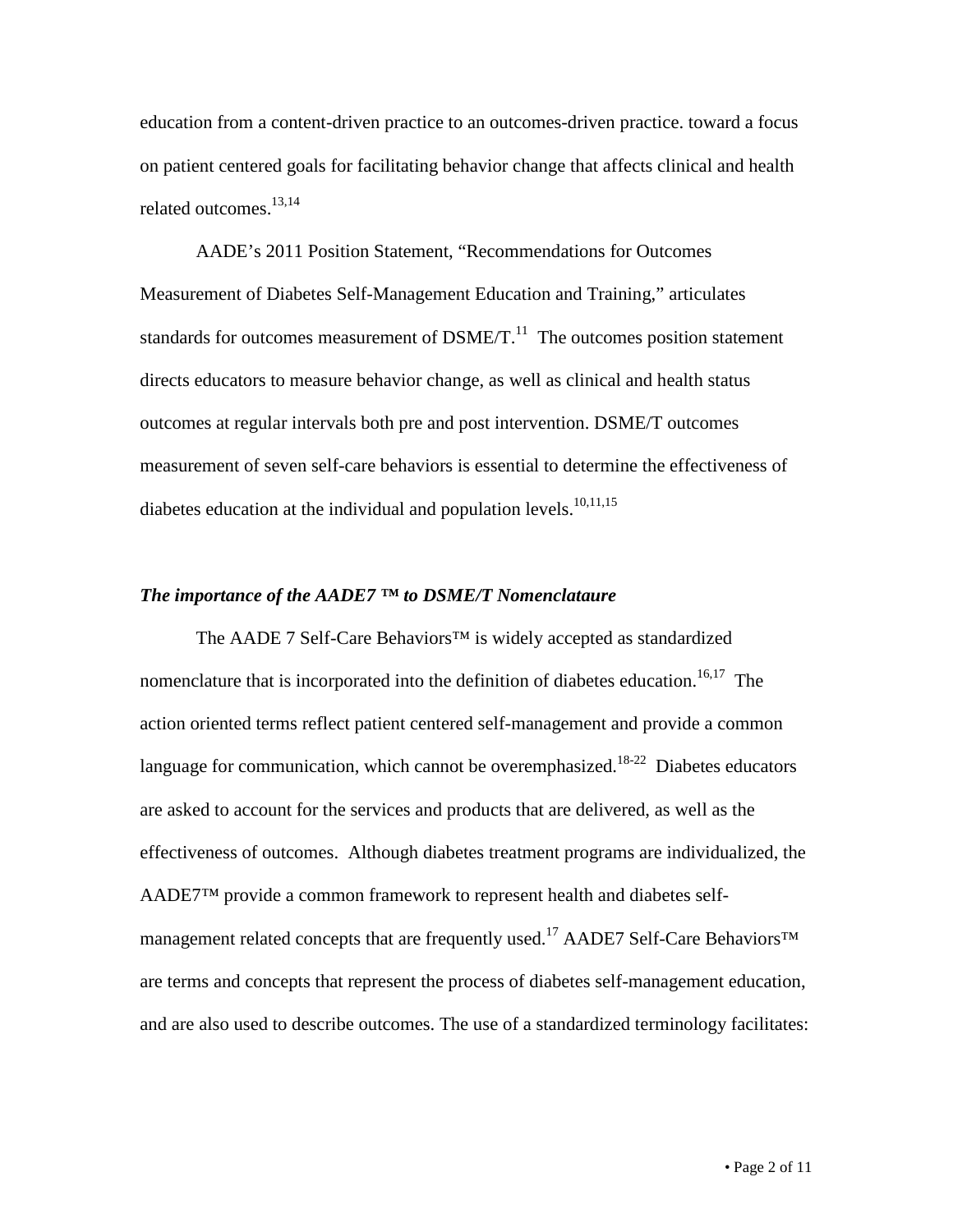- 1. improved communication among health care professionals caring for the same patient, and between the patient and the diabetes care team;
- 2. the development of a knowledge base for DSME/T on a global level;
- 3. comparisons, research and the growth of evidenced based practice;
- 4. the ability to share information between practices and the development of benchmarks that help in the discovery of what constitutes best practice in the profession;
- 5. diabetes educators to make better sense of the practice of DSME/T at a global level where a single terminology can be used across regions and nations; $^{23}$
- 6. communication to consumers, hospital and medical management, and third party payers by clarifying and defining process and outcomes of DSME/T;
- 7. documentation to effectively measure the diabetes education process for cross-mapping to other health care related fields.<sup>19</sup>

# *The Importance of AADE7™ in the DSME/T Outcomes Continuum*

The DSME/T Outcomes Continuum links a sequence of outcomes from immediate (learning) outcomes through intermediate (behavioral) and post-intermediate (clinical) outcomes to long-term (health status) outcomes (Figure 1). Behavior has been defined as the primary outcome of diabetes education (with behavior change being the primary measurement) because in the care of chronic disease, it is the key element in attaining or maintaining desired levels of clinical parameters, and in turn health and health-related outcomes.<sup>10,11</sup> Behavior change is a consequence of a number of factors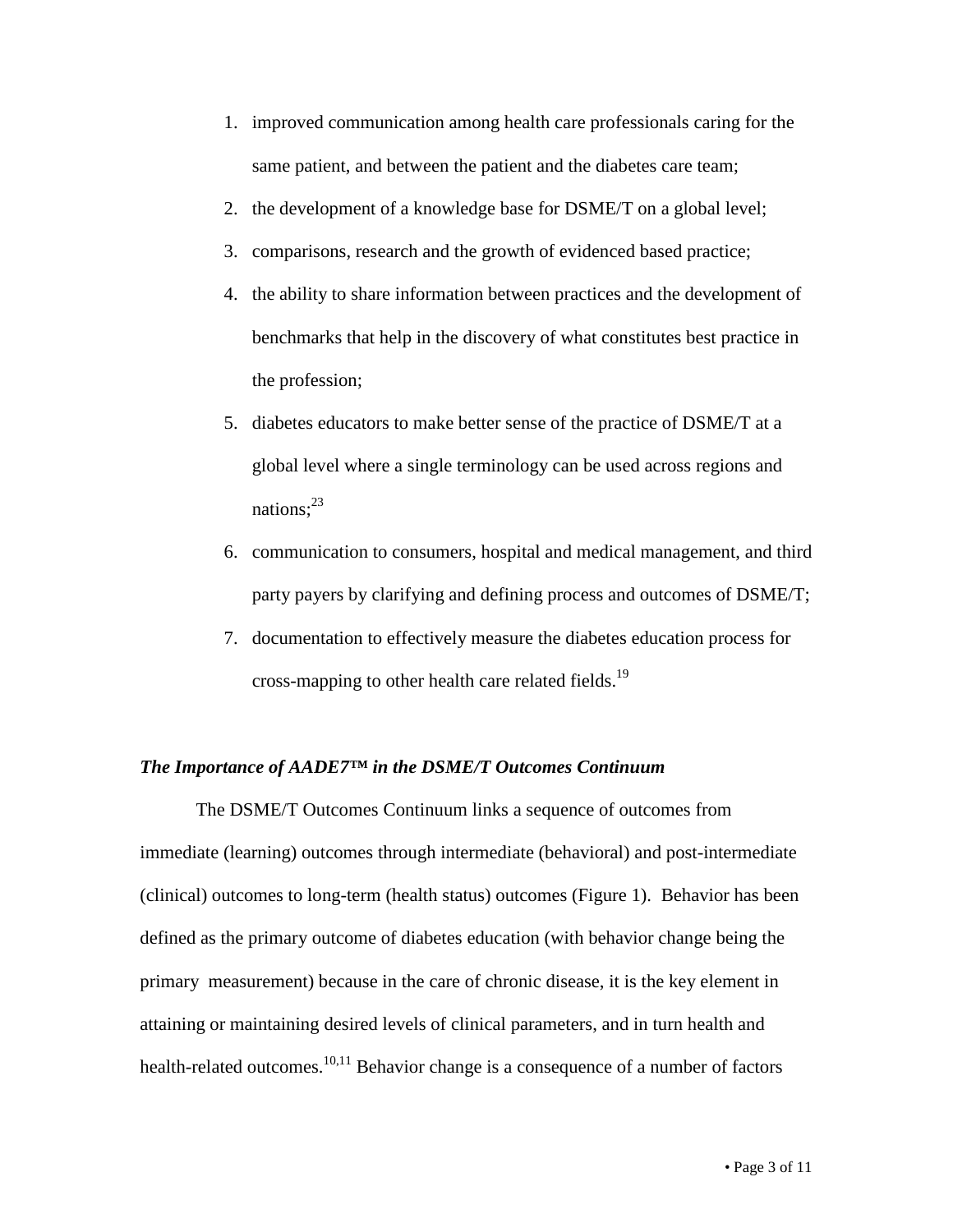which can be directly influenced by DSME/T, including not only diabetes selfmanagement knowledge and skills, but also behavior change goals, treatment selfefficacy, and barrier management/resolution strategies.<sup>24</sup> Thus conceived, DSME/T consists of diabetes self-management support activities such as traditional pedagogy and skill-training, as well as behavior change strategies like goal-setting, problem-solving, and enhancing motivation. Knowledge and skills are important only to the degree that they facilitate appropriate self-management activities. Self-management activities such as the AADE7™, in turn, are important only to the degree that they facilitate clinical, health and health-related outcomes. The DSME/T Outcomes Continuum depicts an iterative process of measuring, monitoring and managing outcomes phases. AADE 7™ Self-Care Behaviors framework provides a clear view of where diabetes education fits into the diabetes care continuum.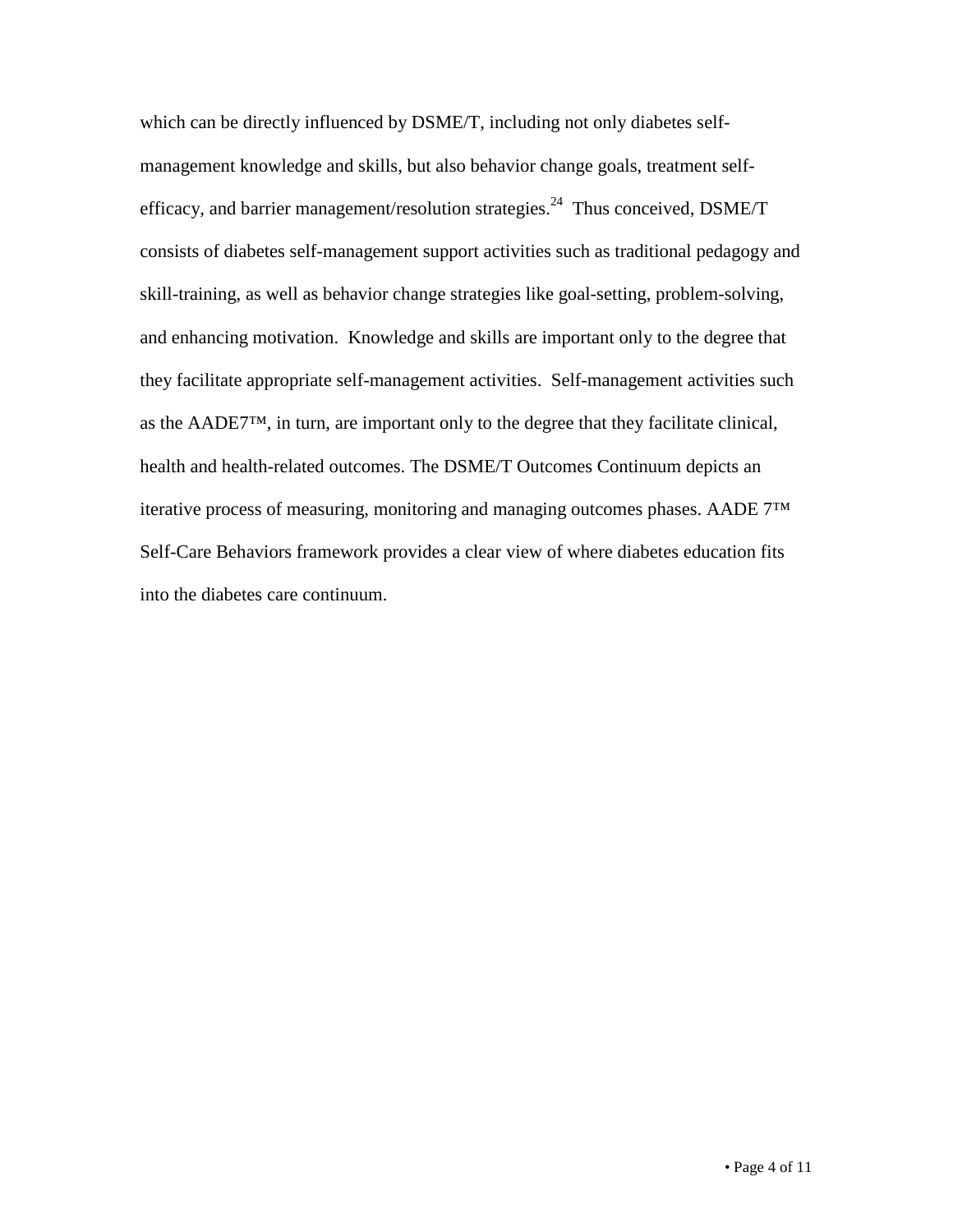

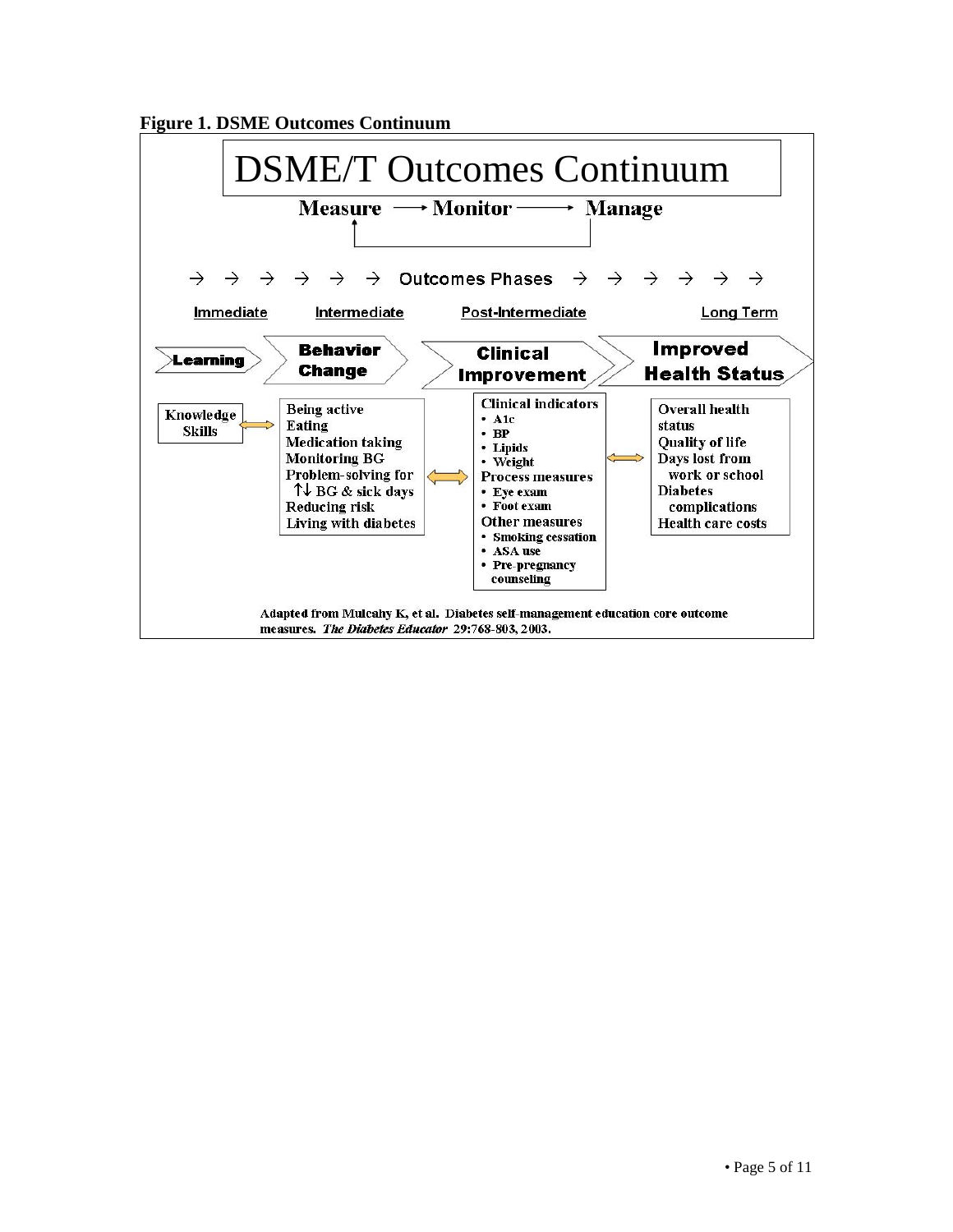# *The Importance of the AADE7™ in Continuous Quality Improvement and Program Evaluation*

The Continuous Quality Improvement (CQI) process provides a framework for systematically measuring, monitoring and managing the behavioral outcomes of the AADE7<sup>TM.<sup>25</sup> The ultimate goal of CQI is to provide more effective and efficient service</sup> while ensuring optimal patient care.<sup>26</sup> The NSDSME specify that a written CQI plan describing a diabetes education program's process and outcome data be documented.<sup>26</sup> The impact of behavioral change described in the DSME/T Outcomes Continuum (Figure 1) best reflects how diabetes education affects clinical and health related outcomes. Specifically, the NSDSME call for annual CQI projects related to the assessment of behavioral outcomes for the entire population of patients served or for a representative sample. In this way, individual educators or programs can continuously assess the impact of their program as well as the progress of the program participants.<sup>26</sup> Tools such as the AADE 7™ System utilize the AADE 7™ Self-Care Behavior framework ) and are designed to help educators collect and review behavioral outcome data for CQI purposes.27

### *Widespread Applicability in Health Care*

The AADE7<sup>TM</sup> framework is applicable in the management of diabetes and many related chronic medical conditions and may be applied to the public health model.<sup>28</sup> Indeed, the AADE7™ Self-Care behaviors can be incorporated and/or modified for use in the management of any chronic health condition, health promotion, or wellness program that requires an emphasis on problem-solving, effective life-long coping, behavioral change,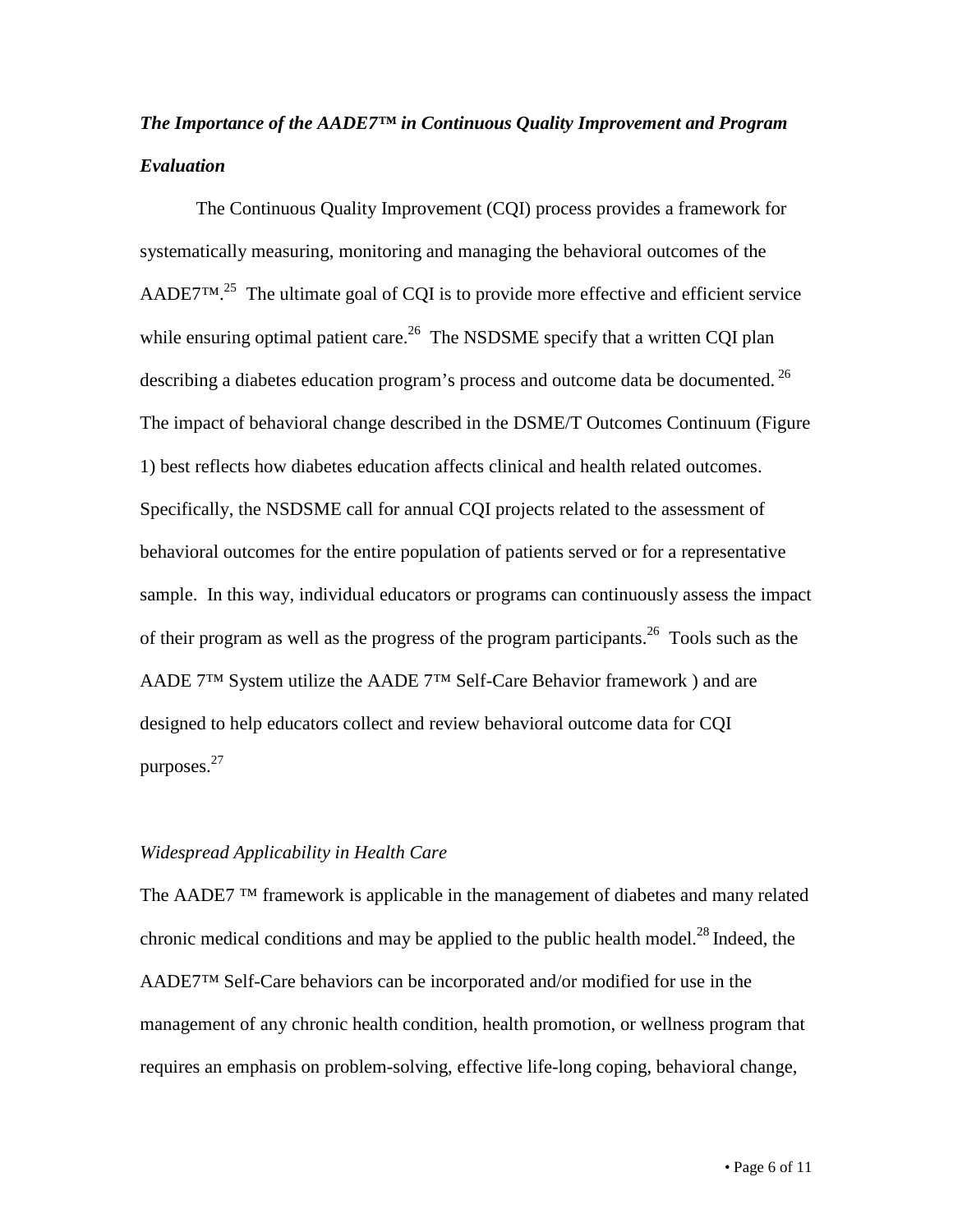and patient empowerment. The principles behind the AADE7  $TM$  are readily transferable to chronic medical conditions requiring patient self-management and behavioral change. Chronic medical conditions such as hypertension, hyperlipidemia, and heart failure also require those living with them to engage in healthy eating, physical activity, medication taking, self-monitoring, problem-solving, healthy coping, and risk reduction behavior.<sup>29</sup> This framework can be utilized in other disease states, such as asthma, chronic obstructive pulmonary disorder, osteoarthritis, and rheumatoid arthritis with modification that best fits the specific disease state.

### **Recommendations**

- 1. The AADE 7™ Self-Care Behavior structure should be widely adopted because it provides the necessary framework for driving the profession, allowing for benchmarking, setting professional standards, and universal measurement of the effects of diabetes educators and DSME/T. It also provides consistent measures for conducting research to provide evidence for policy makers advocating for health care policy.
- 2. The AADE7<sup>™</sup> framework is central to effective DSME/T and services provided by diabetes educators and it underlies:
	- Effective education processes and the delivery of DSME/T.
	- Assessments of the effectiveness of DSME/T at the individual, population and program levels. Educators are able to use the AADE7™ framework to measure behavior change, clinical, health status and other outcomes at regular intervals both pre and post intervention.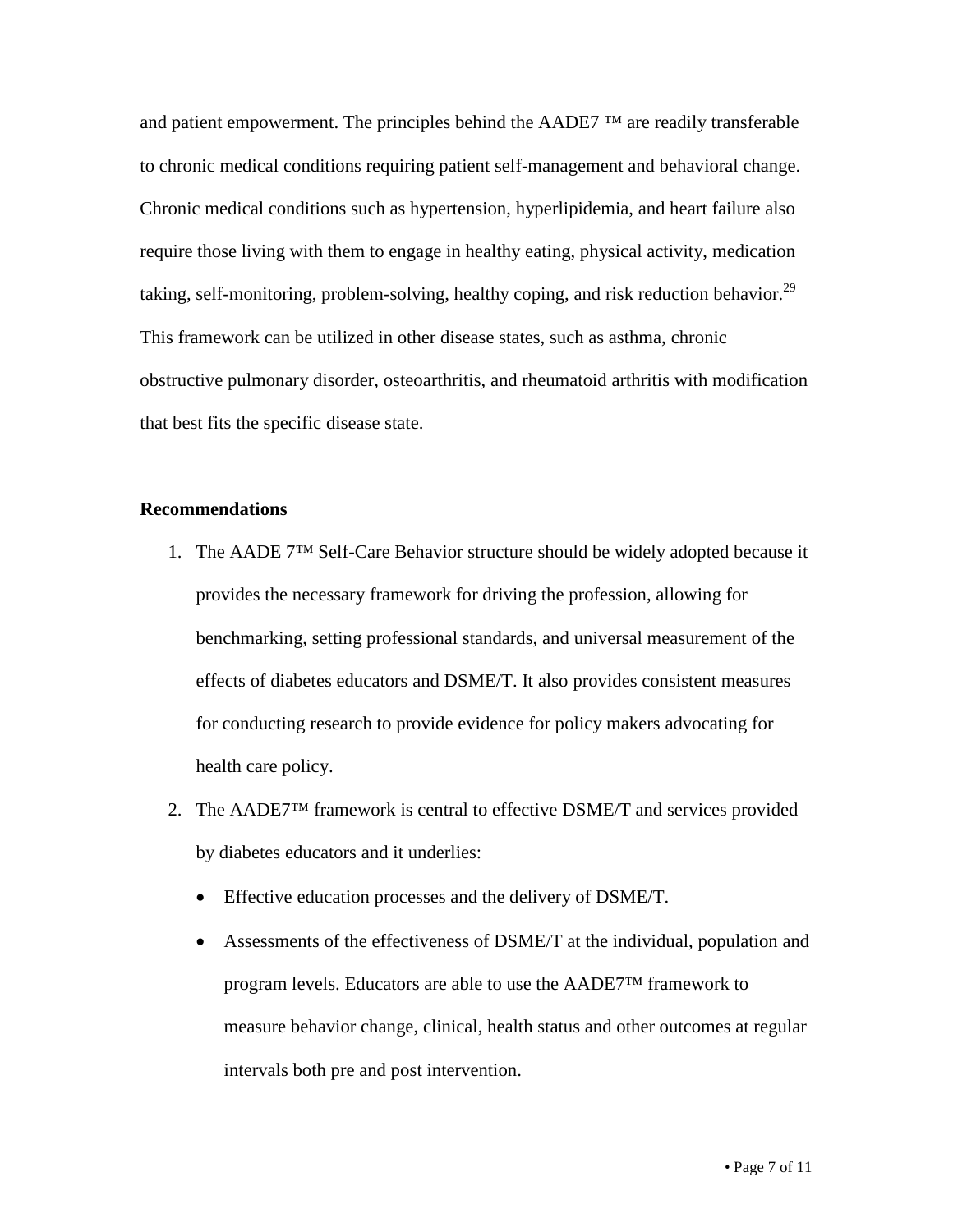- Ongoing CQI efforts. It is the AADE position that at least one formal CQI project annually be related to the assessment of behavioral outcomes for the entire population of patients served or for a representative sample.
- 3. The AADE7™ provide standardized nomenclature for assessment, problem solving, barrier identification and resolution, goal setting, documentation, measurement, evaluation, quality improvement and policy making.<sup>5</sup> By doing so, diabetes educators serve as competent and professional care providers and, advocate for the profession. Standardized nomenclature gives the profession greater coherence and enhances the quality of care delivered to people with diabetes.
- 4. The AADE7™ framework is broadly applicable for those with diabetes and related chronic illnesses. Educators can use the AADE7™ to address other medical conditions because most require some education in most if not all of the 7 behaviors to assist in supporting or facilitating change of individually tailored self-care behaviors.
- **5.** The AADE7™ framework can be adapted for health promotion and disease prevention strategies such as smoking cessation, obesity and weight management. In a broader scope of transforming the health system for populations, AADE7™ framework should be applied to populations by encouraging *healthy eating, being active,* surveillance and *monitoring* of outcomes, providing access to *medications* and medical care, assisting with community health *problem solving*, providing *healthy coping* within a strong public health system, and *reducing risks* and demand for medical care.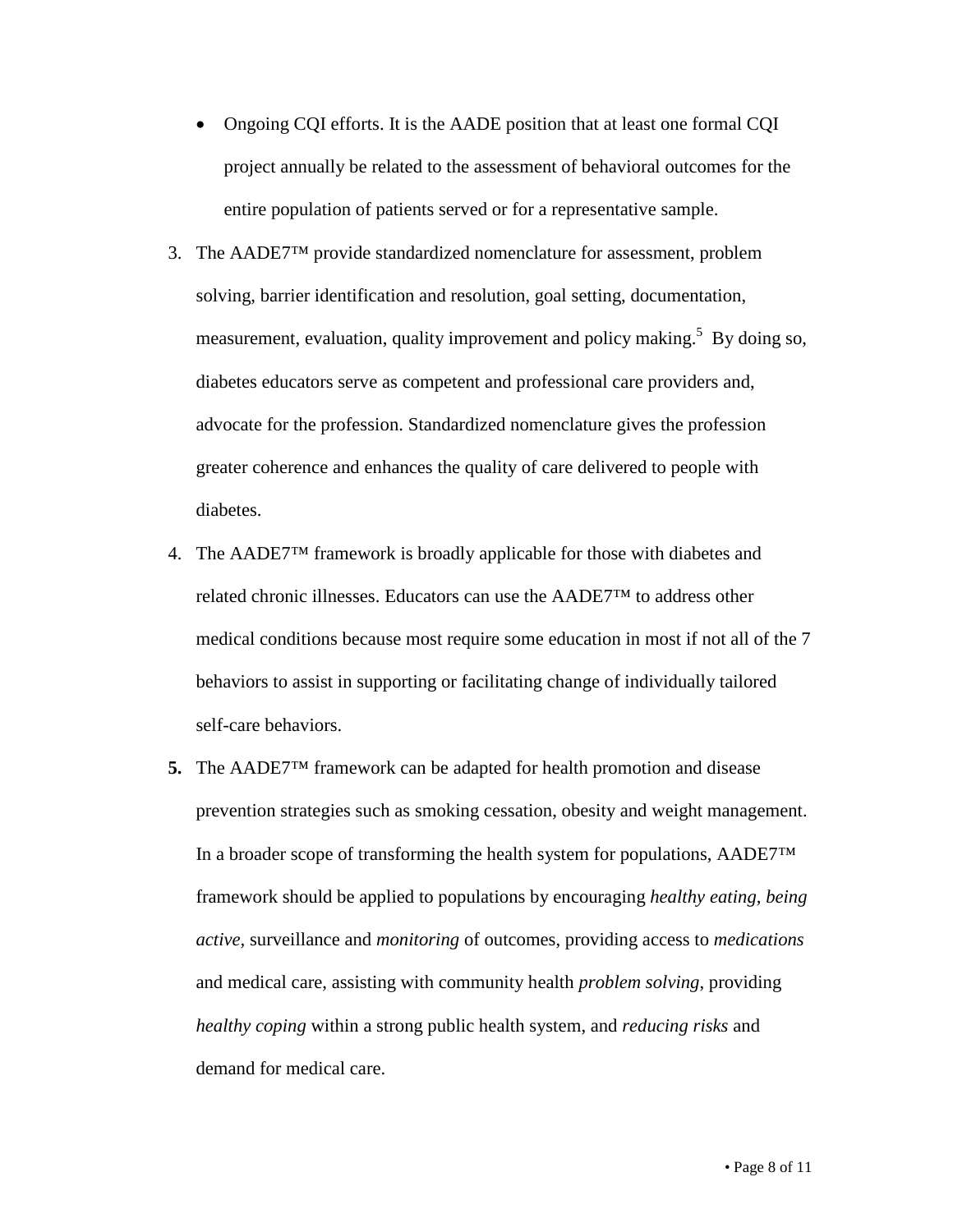## **Acknowledgements:**

AADE recognizes the contributions of the 2011 Professional Practice Committee and

following individuals who developed the 2009 version of the AADE7 Position Statement:

Donna Tomky, MSN, RN< C-ANP, CDE; Marjorie Cypress, PhD-c, RN, C-ANP, CDE;

Devra Dang, PharmD, BCPS, CDE; Melinda Maryniuk, Med, RD, CDE; Mark Peyrot,

Phd, Carole' Mensing, RN, MA, CDE.

## **References**

### *Criteria for rating evidence and grading recommendations\** **Level**‐**of**‐ **Study Design or Information Type Evidence**

1 Large randomized controlled trial (RCT); Multicenter trial; Large meta‐analyses with quality rating 2 Randomized controlled trial that has some design or methodological flaws; Prospective cohort study; Meta-analyses of cohort study; Case-control study; Quasi-Experimental study (rigorous pre‐post with a control group); Systematic review that is well designed

3 Methodologically flawed randomized controlled trial; Nonrandomized controlled trial; Observational study; Case series or case report; Review (note Cochrane reviews are systematic reviews that could qualify as Level 2 evidence)

4 Expert consensus; Expert opinion based on experience; Theory‐driven conclusions; Unproven claims; Experience‐based information; Opinion Piece

*\*This is not an exhaustive list – Reviewers will need to use their own judgment at times.*

- **1.** Povey R, Clark-Carter D. Diabetes and Healthy Eating A Systematic Review of the Literature The Diabetes Educator. 2007;33(6):931-959. (2)
- 2. Kavookjian J, Elswick BM, Whetsel T. Interventions for being active among individuals with diabetes: a systematic review of the literature. The Diabetes Educ. 2007;33(6):962-988. (2)
- 3. Odegard PS, Capoccia K. Medication taking and diabetes: a systematic review of the literature. Diabetes Educ. 2007;33:1014-1029. (2)
- 4. McAndrew L, Schneider SH, Burns E, Leventhal H. Does Patient Blood Glucose Monitoring Improve Diabetes Control? A Systematic Review of the Literature. Diabetes Educ., 2007;33(6):991-1010. (2)
- 5. Hill-Briggs F, Gemmell L. Problem solving in diabetes self-management and control: a systematic review of the literature. Diabetes Educ. 2007;33:1032-1050. (2)
- 6. Boren S, Gunlock TL, Schaefer J, Albright A. Reducing risks in diabetes selfmanagement. Diabetes Educ. 2007;33:1053-1077. (2)
- 7. Fisher EB, Thorpe CT, Devellis BM, Devellis RF. Healthy coping, negative emotions, and diabetes management: a systematic review and appraisal. Diabetes Educ. 2007;33:1080-1103. (2)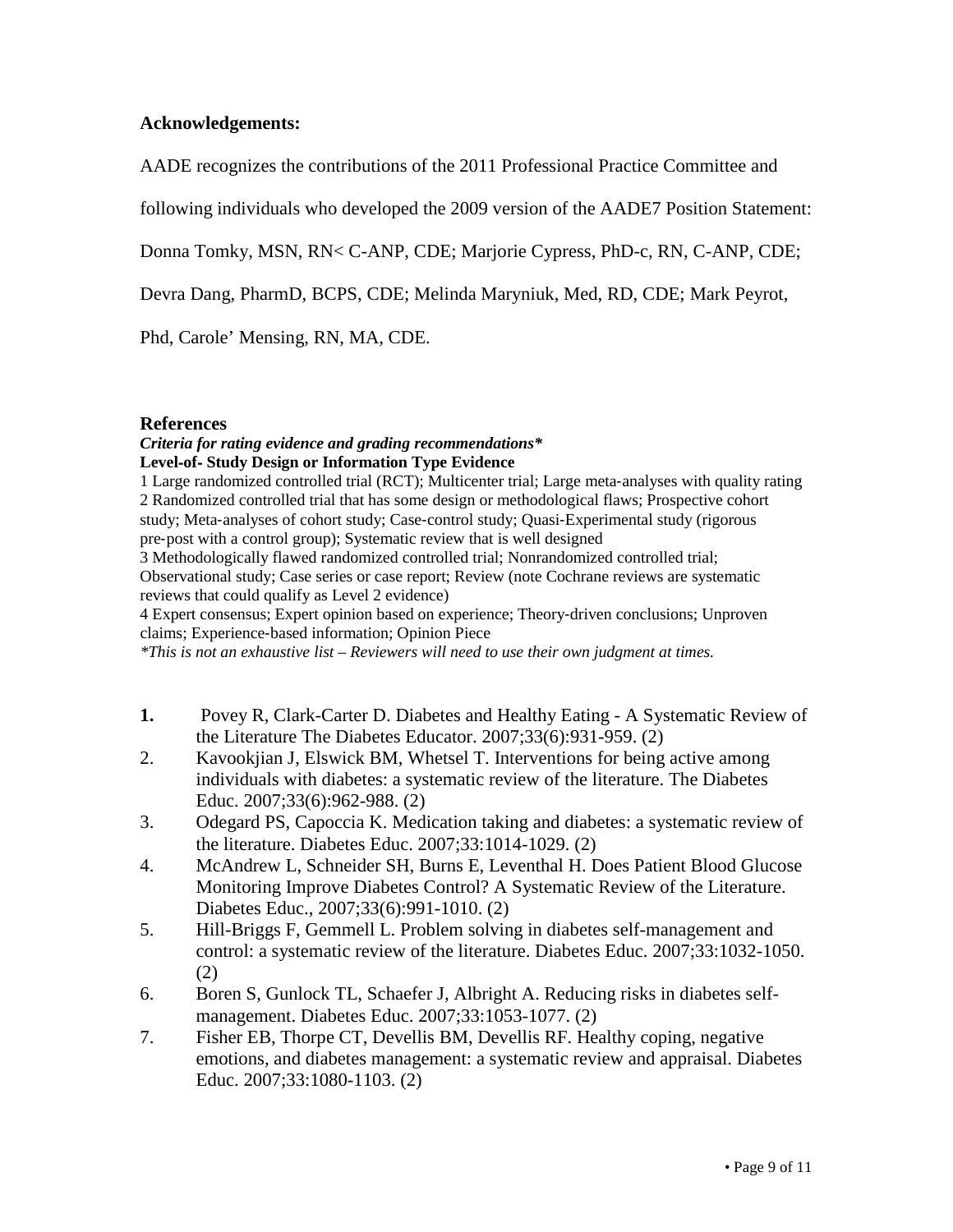- 8. Tomky D. Problem solving. A commentary. Diabetes Educ. 2007;33:1051-1052. (4)
- 9 Austin M. Diabetes educators: partners in diabetes care and management. *EndocrPract.* Jan-Feb 2006;12 Suppl 1:138-141. (4)
- **10.** American Association of Diabetes Educators. Technical Review: Diabetes Self-Management Education and Training (DSME/T) Outcomes Measures 2011. http://www.diabeteseducator.org/export/sites/aade/\_resources/pdf/publications/Ou tcomes\_Technical\_Review\_Aug.pdf (4)
- 11. American Association of Diabetes Educators. Recommendations for Outcomes Measurement of Diabetes Self-Management Education and Training. 2011. http://www.diabeteseducator.org/export/sites/aade/\_resources/pdf/publications/Ou tcome\_Measurement\_Position\_Statement.pdf (4)
- 12. Peeples M, Tomky D, Mulcahy K, Peyrot M, Siminerio L on behalf of AADE Outcomes Project and AADE UPMC Diabetes Education Outcomes Project. Evolution of the American Association of Diabetes Educators' Diabetes Education Outcomes Project. *The Diabetes Educator.* September 1, 2007 2007;33(5):794- 817.
- **13.** Mulcahy K. Architects of the diabetes team. *Diabetes Educ.* 1999;25:161-162.
- **14.** Mensing C Boucher J, Cypress M, Weinger K, Mulcahy K, Barta P, Hosey G, Kopher W, Lasichak A, Lamb B, Mangan M, Norman J, Tanja J, Yauk L, Wisdom K, Adams C. National Standards for Diabetes Self-Management Education. *Diabetes Care.* May 2000 2007;23(5):682-689.
- **15.** Mulcahy K, Maryniuk M, Peeples M, Peyrot M, Tomky D, Weaver T, Yarborough P. Diabetes self-management education core outcomes measures. *Diabetes Educ.* Sep-Oct 2003;29(5):768-788.
- **16.** AADE. AADE adopts definition of diabetes education. *AADE e-FYI.* Vol June; 2007.
- **17.** American Association of Diabetes Educators. Guidelines for the Practice of Diabetes Self-Management Education and Training (DSME/T). 2011. Available at:

http://www.diabeteseducator.org/export/sites/aade/\_resources/pdf/research/Guidel ines Final  $2\ 1\ 11.pdf$  (4)

- **18.** Green L, Lewis F. Data analysis in evaluation of health education: toward standardization of procedures and terminology. *Health Education Research.*  1987;2(3):215-221. (4)
- **19.** Lu D, Park H, Ucharattana P, Konicek D, Delaney C. Nursing outcomes classification in the systematized nomenclature of medicine clinical terms: a cross-mapping validation. *Comput Inform Nurs.* May-Jun 2007;25(3):159-170. (4)
- **20.** Richesson R, Krischer J. Data Standards in Clinical Research: Gaps, Overlaps, Challenges and Future Directions. *J Am Med Inform Assoc.* Aug 21 2007. (4)
- **21.** Smith K, Smith V. Successful interdisciplinary documentation through nursing interventions classification. *Semin Nurse Manag.* Jun 2002;10(2):100-104. (4)
- **22.** Stone P, Lee N, Giannini M, Bakken S. Economic evaluations and usefulness of standardized nursing terminologies. *Int J Nurs Terminol Classif.* Oct-Dec 2004;15(4):101-113. (4)